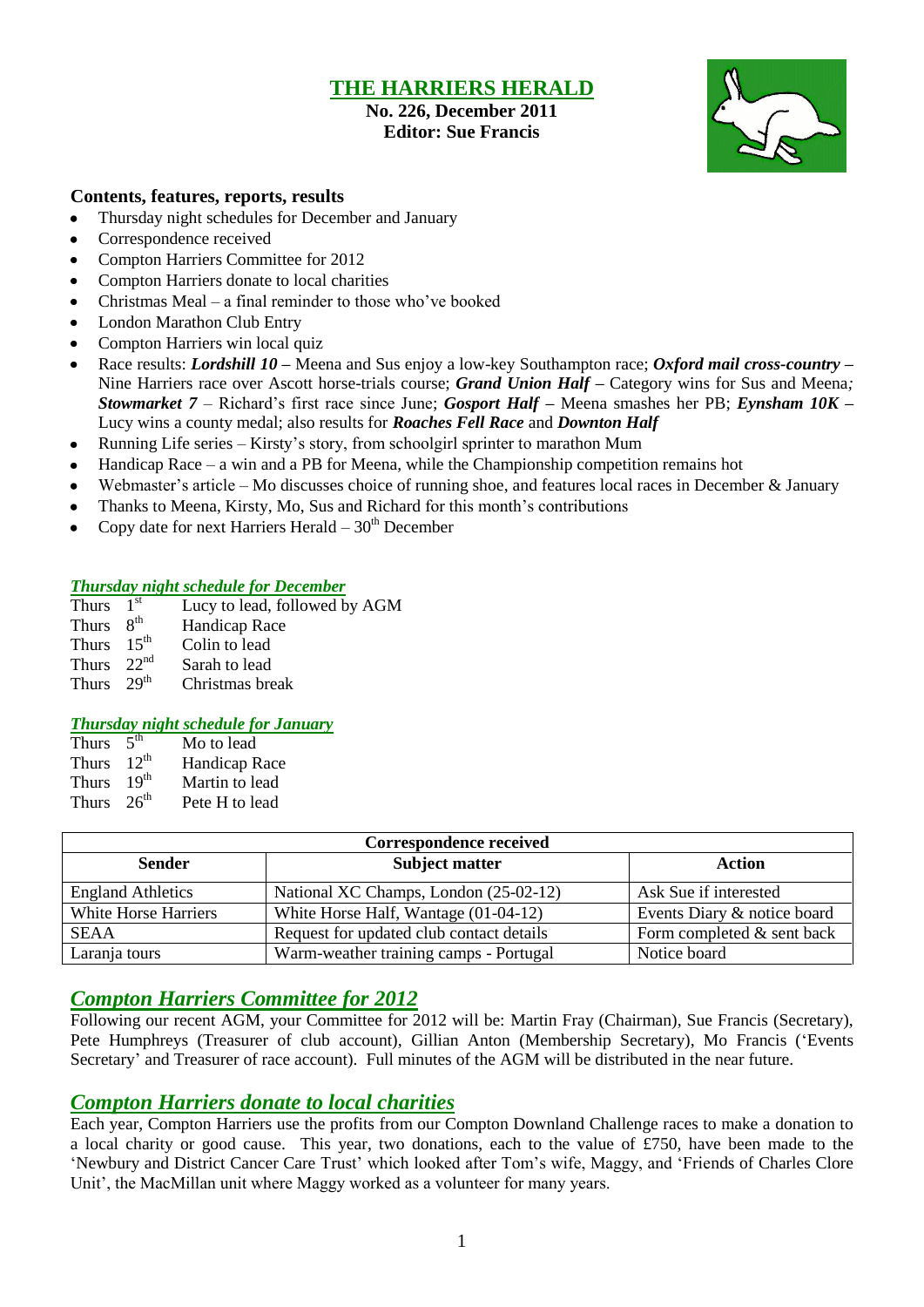### *Compton Harriers Christmas Meal* **The Swan (East Ilsley) Saturday 17th December (evening)**

Twenty-three Harriers/partners are due to attend this year"s Christmas meal. Please arrive at East Ilsley Swan by about 19:30, for starting the meal at 19:45.

#### *London Marathon club entry*

Our guaranteed "club entry" to the 2012 Virgin London Marathon was awarded to Terry. Terry will be joined in the Marathon by several other Harriers who achieved entries either via the ballot, or via "good-for-age" performances.

#### *Compton Harriers win local quiz*

The Club kitty received an unexpected windfall when a Harriers team won a cash prize at a Thursday night quiz at The Harrow, hosted by our own Pete O. The large winning margin was largely due to the extensive knowledge of Messrs Humphreys and Disney, but the rest of us contributed too! Thanks to Pete for organising a fun evening.

### *Race Reports & Results*

# *Lordshill 10, 6th November*

**Meena**

A nice low-key 10 miler with a large number of what I would call "good" club runners as can be seen by the finish times. Unusually for races these days there is no chip timing. The route is flat to gently undulating and is quite scenic for the most part, with the exception of a short stretch through an industrial park towards the end. There is a roughly 10 minute walk to the start which provided Sus and myself with an opportunity for a good warm up jog. We got to the venue quite early so we had some time to look around the race headquarters when we noticed that the list of entrants had their actual birth date listed. This provided some entertainment trying to spot people with exactly the same day if not year of birth and I actually spotted one with the same day but a good six years younger!

| Sus: | 1:07:09        | $2nd$ FV45 |
|------|----------------|------------|
|      | Meena: 1:14:40 | $9th$ FV45 |

### *Oxford Mail x-country, Ascott-under-Wychwood, 6th November* **Sue**

Colin"s persuasion and organisation really paid off this year as nine Harriers competed in the first race of the Oxford Mail cross-country series, as part of the Team Kennet team. Although a bit chilly, the weather was nice and the course was mostly good underfoot.

The 6K ladies race was won by Elysia Ridley (Witney RR) in 24:22. First home for Team Kennet was Helen Preedy  $(9<sup>th</sup>)$ , followed by Sue ( $14<sup>th</sup>$ , 26:36). The 'A' team was completed by Lucy ( $36<sup>th</sup>$ , 28:36), who just pipped TK"s Jenny Eaton on the finish line. Debbie contested her first cross-country race, and no-one thought to prewarn her about the water-splash! In a closely-packed group near the finish, Debbie put in a final sprint and almost made herself sick, but was rewarded with  $117^{\text{th}}$  (33:58). Mags showed a big improvement as she tackled the hill with confidence and gained places to bring her home  $170<sup>th</sup>$  (39:40), and Gillian also ran very well on this challenging course  $(182<sup>nd</sup>, 44:58)$ .

The 9K men's race was won by Steve Freer (Woodstock) in 29:41. First home for Team Kennet was Guy Watts (47<sup>th</sup>). Martin was 117<sup>th</sup> (36:31), with Lee not far behind (147<sup>th</sup>, 37:51). Colin was  $258^{th}$  (43:39) while Riky (who was convinced he was finishing then found there was a third lap to do!), finished  $269<sup>th</sup>$  in 44:33.

## *Roaches Fell Race, 13th November*

Martin, Lucy and Riky took part in this 15-mile fell race, and all got plastered in mud. Martin was  $34<sup>th</sup>$  (2:41:56), Lucy  $101^{st}$  (2:58:18) and Riky  $167^{th}$  (3:21:26).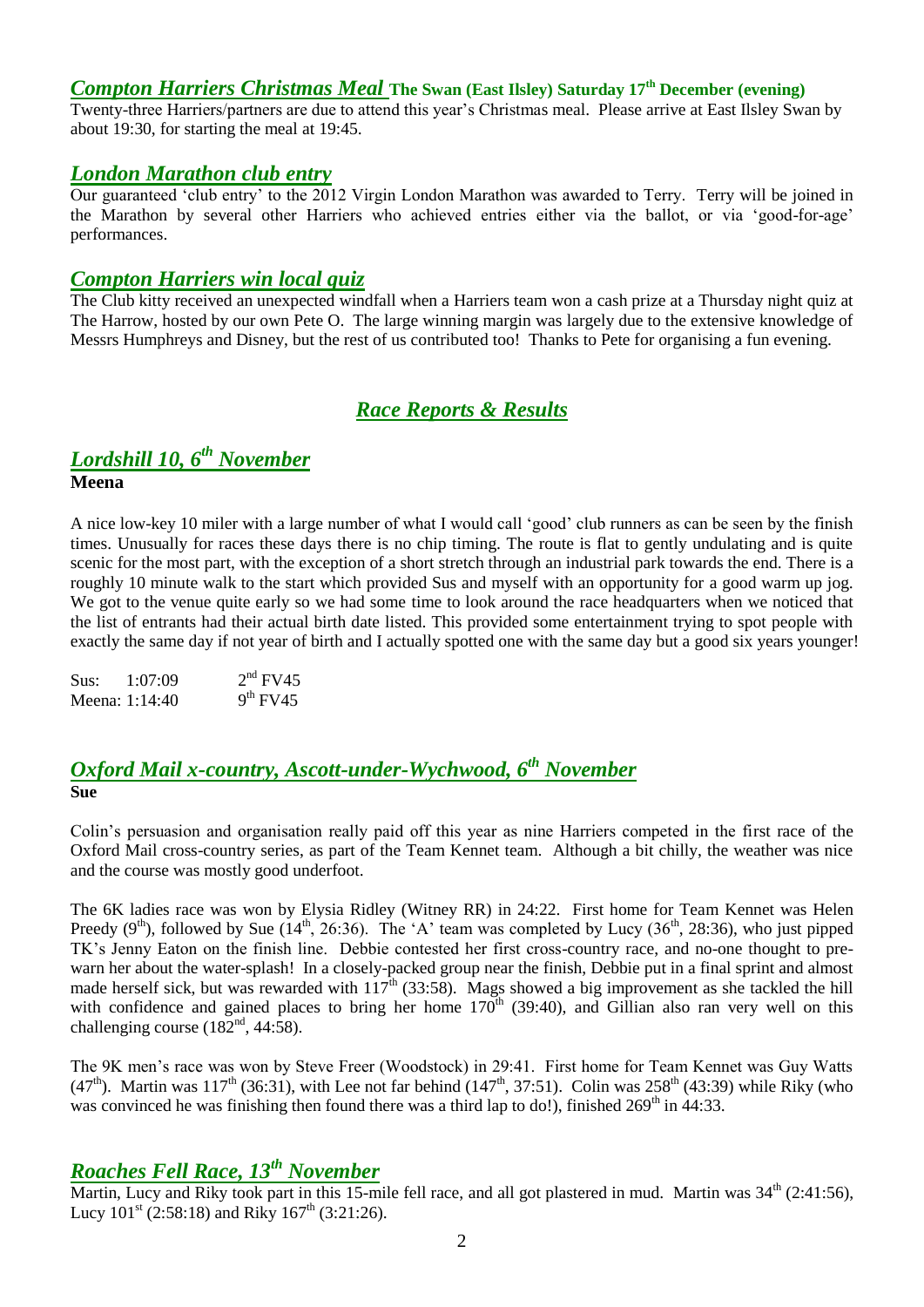### *Grand Union Canal Half Marathon, 13th November* **Meena**

As the name implies this is a half marathon run entirely along the Grand Union Canal. This was to begin with quite pleasant especially as it was also a nice sunny day. However by around halfway I couldn't help but think that it would be nice to look at something else other than the canal and long boats moored alongside the canal (no offence Lucy and Dick!). Although it is mostly flat it"s not a PB course because the path is quite narrow with slippery cobbles in places and it is open to the public. So apart from overtaking runners you also have to watch out for cyclists, walkers and dogs! Having said that though, it was a pleasant enough race once one forgot about potential PBs! The race had the longest queues for the loos that I have ever seen in a race and there weren"t that many convenient bushes around to use either! It was more the queuing system rather than shortage of loos which caused the problem and, once the organisers realised this, the queues moved much faster. This was my kind of race in as far as the age grading goes….FV40 and FV50. This increases my chances of getting an age category prize especially if Sus has also entered the same race! As it happens I did get a prize, as did Sus and so I was well pleased! Not a bad day for Compton Harriers and in fact the gentleman presenting the prizes made a comment about it being a good day for Compton Harriers.

| Sus:           | 1:33:03 | $1st$ FV40 |
|----------------|---------|------------|
| Meena: 1:40:13 |         | $1st$ FV50 |

### *Stowmarket Striders Scenic 7, 13th November* **Richard D**

For my first race since the Ridgeway relay I decided to enter this race for the second successive year as I had enjoyed it last year. It also gave me a good chance to see how I was getting over my hamstring injury in a fairly low key setting. The race is held over an undulating course in "John Peel" country (the disc jockey lived in one of the villages the course runs through). It certainly lived up to its scenic name on a beautiful sunny November morning.

As for the race, I felt very slow at the start, although I gradually picked up the pace a bit, finishing over 3 minutes down on last year in a time of  $50:49$ , in  $71<sup>st</sup>$  place out of 294 runners. Good to be out racing again!

| Race winners: |                                  |       |
|---------------|----------------------------------|-------|
| Men           | Jamie Shaw, Newmarket Joggers    | 40:31 |
| Women         | Jayne Williams, Ipswich Tri Club | 47:46 |

### *Gosport Half, 20th November* **Sus**

Sometimes I really need to treat the Sunday races as a Sunday run and not a race. One of these events was the Gosport half. I also knew myself well enough that to do so I would have to throw away the race chip. The race itself is a flat route with sections of the route on airfield and seafront. The entrants tend to be split 50/50 club/non club runners and it attracts nearly 2000 entries.

I said to Phil the day before that I would run with her so it would have a real feel of a Sunday run. The morning came and we went to the starting line. Not knowing her plan, I asked her where she would like to start and she kept saying "I bit further up, I bit further up" till we ended only a few yards from the very front with all the tough guys. And then she whispered "pace me to 7:45 per mile". Well if that is what the lady wants then that is what the lady is going to get, well almost because I kept hitting  $7:30 - 7:33$  min per mile. I could hear her behind me and, after 3 miles, she shouted "faster". "You do realize that we are doing app. 7:30 per mile" I said?" "Yes" Phil replied. Ok, I then pressed the accelerator and went up to a 7:23 to 7:25 min per mile but our little Phil kept holding on. Two miles to go to the finish line and I could hear she was still with me. "Just the length of a handicap loop to go now" I announced while I shielded her from the wind. Now 400 meters to go and I pulled out to one side and shouted "go go Phil" – and she did in 1:37:05 smashing her PB by over a minute. Well done Phil but next time I will have to increase my fee!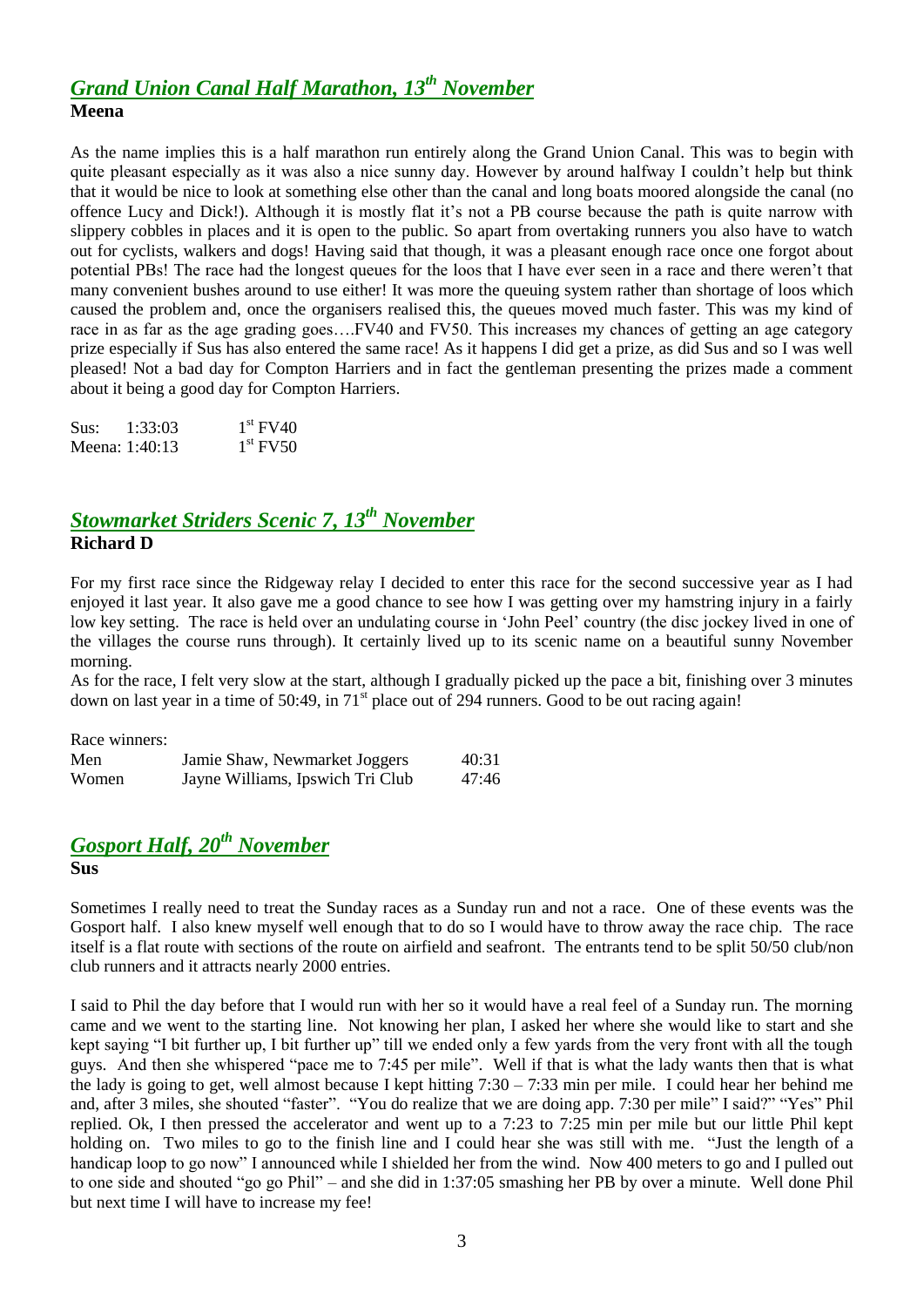## *Eynsham 10K, 27thNovember*

#### **Sue**

Four Harriers raced the Eynsham 10K on a mild but windy Sunday morning. Martin ran a sensible race and gained many places on the  $2^{nd}$  lap to finish 95<sup>th</sup> (40:35). I ran well till 7K, then my lack of distance training started to show especially as the final  $2K$  was into the wind and gradually uphill. Several people overtook me, including Martin, and Belinda Tull (a 'friendly rival' from Reading RR). I finished  $108<sup>th</sup>$  in 41:24. Lucy (146<sup>th</sup>, 43:15) and Richard (155<sup>th</sup>, 43:33) finished in close succession. We were all captured on camera by Mo, who ran a lap in reverse to cheer us on and take photos. Lucy's good performance won her a silver medal for the FV45 category in the Oxfordshire County Championship. Race winner was Nick Earl (City of Norwich) in 32:03, and first lady Wendy Nicholls (Cirencester) in 36:16. There were 612 finishers.

### *Downton Half (New Forest), 27th November*

Three Harriers contested this race. Philomena and Ryan even encountered a wild boar in the forest, which apparently made them run faster! Ryan finished in 1:28:49, Sus in 1:31:04, and Philomena in 1:41:36.

### *Running Life Series no. 9* **Kirsty Bayley**

Well I suppose I have my parents to thank for originally getting me into running, as they produced such a manic nutcase of a child that I was introduced to as many things as possible that used energy in large amounts from a young age. It also came as an advantage when misbehaving as I was too fast to receive any form of physical punishment (sadly I can"t say the same for my sister who received my share of leg slaps as well as hers).

Anyway, back to running. So I fondly remember being able to run the fastest in my primary school right up until I left, and also thrashing a good majority of the older boys in a sprint when I progressed to comprehensive school. The highlight of my year would be the annual district sports event when all of the schools in the region would come together at the local athletics track to compete for the district cup. I was always entered as a pupil one or two years older than I actually was so was the smallest in my races by far. One year, I ran the 200m sprint and was rather shocked whilst running the bend to find another girl level with me, who then went on to win the race. I marched straight up to the official who was taking down numbers etc and said "who the hell was that!" to which he replied "She's a club runner".

So I went home, chewed the ears of my parents, sulked up a tree in the garden (my favourite place to hang out) for a few hours, and decided if I was going back to the district sports next year then it had to be as a club runner. So began endless years of twice weekly running round a lovely floodlit athletics track in Basildon Essex, followed by a well earned Mars bar on the way home in the back of Dad"s Allegro. The speedy girl"s name was Jackie and we became firm friends right through school and sixth-form college. She had amazingly long gazelle like legs and ran effortlessly. Also she had the ability to eat an entire family tub of coleslaw in one hit which always made me retch (maybe that was her secret??).

So I ran with the athletics club, competing in the 100m, 200m, 4 x 100m relay and, if they were really short, I took part in long jump and hurdles. All my events were explosive but very short lived as I didn"t seem to have the stamina (or the thighs) for the longer distances. I could manage the school cross country but, as we were in an Essex town, it usually consisted of mostly tarmac laps of the school.

I was still club running when I decided to progress from Sixth form college to Agricultural college. However, being an 18 year old away from home for the first time, I soon discovered that social life was more fun and started to take notice of the male of the species (in particular, a certain 25 year old ex squaddy, who seems to still be hanging around my house 20 years later).

So began the years of drought. I went to lectures, drove tractors, milked cows, spent lots of time in the bar etc etc and running took second place. After 3 years learning how to be a farmer, we were released out into the world to seek employment, and I ended up in Banbury Oxfordshire, working on a 300 sow nucleus pig farm. I was the only female employee there and the hours were long and the work was physically very hard (it was the only time in my life where I have actually had a six pack!).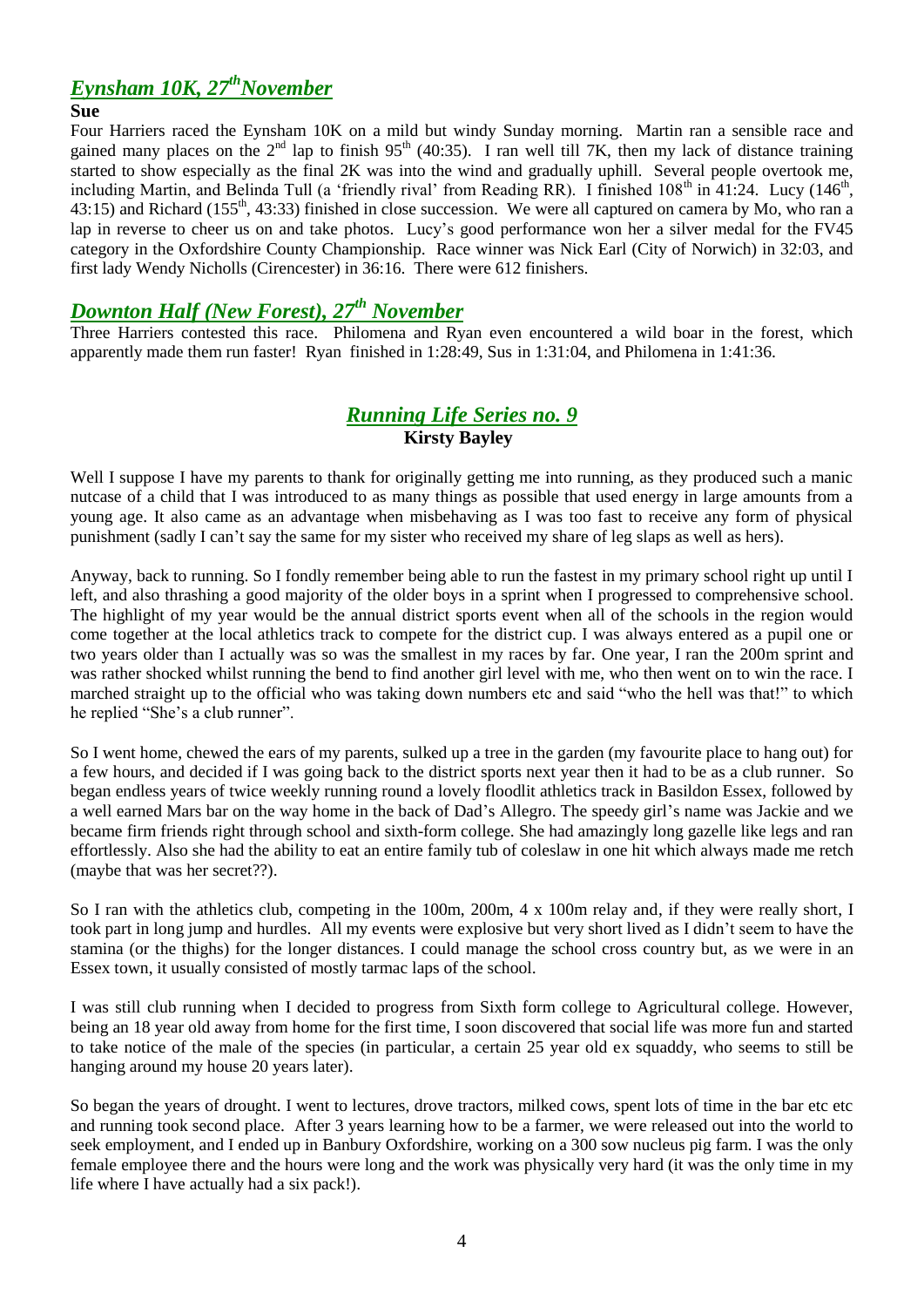After almost 4 long years at the pig farm, I decided to part company with my rather unlikeable boss, and leave. It was at this time when I was very down in the dumps about life in general that running popped up in my mind again. One day, I just decided to go for a run. I only ran to the end of our road, but that was enough to remind me of that free feeling you get when you run, and that running has always made me smile. The more runs I did, the more positive I became about life, and gradually I picked myself up and got myself another job, in Bicester Oxfordshire.

So, I began to run around the cycle paths of Bicester most nights and was gradually increasing my distance, when one evening a guy who I saw running the same route quite regularly stopped me and asked if I was interested in joining a running club. So along I went to the local leisure centre one evening to meet the members of Alchester running club. Whilst with Alchester club, I was introduced to events such as the Eynsham 10k and the Otmoor challenge half which was great fun. I had replaced my speed over short distances for a steady plod over a lot further, and my ultimate dream was to one day run the London.

After 18 months in Bicester, I was offered a job at IAH Compton in the large animal department which took me back to my pig work again. Whilst in my first weeks at Compton in summer 2000, I was working in a cattle unit one day when a rather rugged handsome chap turned up to put his hand up the back end of my cows. His name was Dr. Martin Fray, and he told me all about our very own Compton Harriers running club, right on the doorstep of the IAH.

So off I went on the next Thursday night in my lycra, to meet some other team members and go out for a trot around the area. At this point I classed myself as a distance runner having progressed from track sprints to a half marathon, but I was soon to discover the Harriers were in an entirely different league when it came to the word "Distance" and also when it came to the word "Hill". Having discovered distance running in Bicester, I hadn"t exactly done much hill running as Bicester doesn"t exactly possess anything more than a slight incline here and there. So over the next few months I appeared at the Pickled Pig every Thursday and gradually realized that this little club was a genuinely lovely place to be, Dick was always smiling at the front, Mo was always laughing at the back and in between there were always some interesting conversations going on. It really was like an extra little family.

By this time, Andy (then boyfriend, now hubby) was a keen triathlete having just competed in his first Iron Man event. Andy is not known for his keenness to be part of teams or clubs, but I persuaded him to come along one Thursday and he was soon hooked too. The Harriers became a permanent part of our lives and we both ran several races from 10k to three London Marathons between us within the next three years. Then the fun started.

Late 2003 we found out we were expecting our first child (just in time to have a very sober  $30<sup>th</sup>$  birthday celebration). I was determined to carry on running for as long as possible and managed approximately 4 months of running. Then baby decided that if I was going to run then she was going to exit early, so the running stopped abruptly to be replaced with long dog walks. The next 5 months were the longest of my life, gradually I was resembling a hippo and there was nothing I could do about it. I missed my running.

July 2004, our little lady Lola appeared early (thank you lord). All was well and I was told I could run again after 6 weeks. I made it to 5 weeks and had to get out, so I put on my trainers and it felt brill to be back out there. It was quite a while before I could rejoin the Harriers as a breastfed baby is not something you can leave for long so I was just running when I could for short distances. When Lola was 5 months old she went to nursery so I could return to work and some normality which included the occasional Thursday night with the Harriers minus the pub visit afterwards. We had to take turns in coming out to run so that the other could put Lola to bed.

So time then began to turn very quickly as it does when you become parents, and Lola grew from baby to toddler to child. We took her to a few races, she had great fun watching us compete in the London triathlon and me in the Milton Keynes half marathon in which I managed to achieve a PB of less than 2 hours. She also liked to watch Daddy in cycle races but they were a bit boring at times.

Although my running is still plodding on (7 years later), it"s not often with study and now working shifts with the ambulance service, that I get to go out with the Harriers. They will always be special to me and I remain a member as I'm proud to be a Harrier and, if I get to race, it's always in a green and white vest. The miles I cover now are a fraction of what they used to be but I"m determined to increase them when I can as running still makes me smile and reminds me what"s important in life.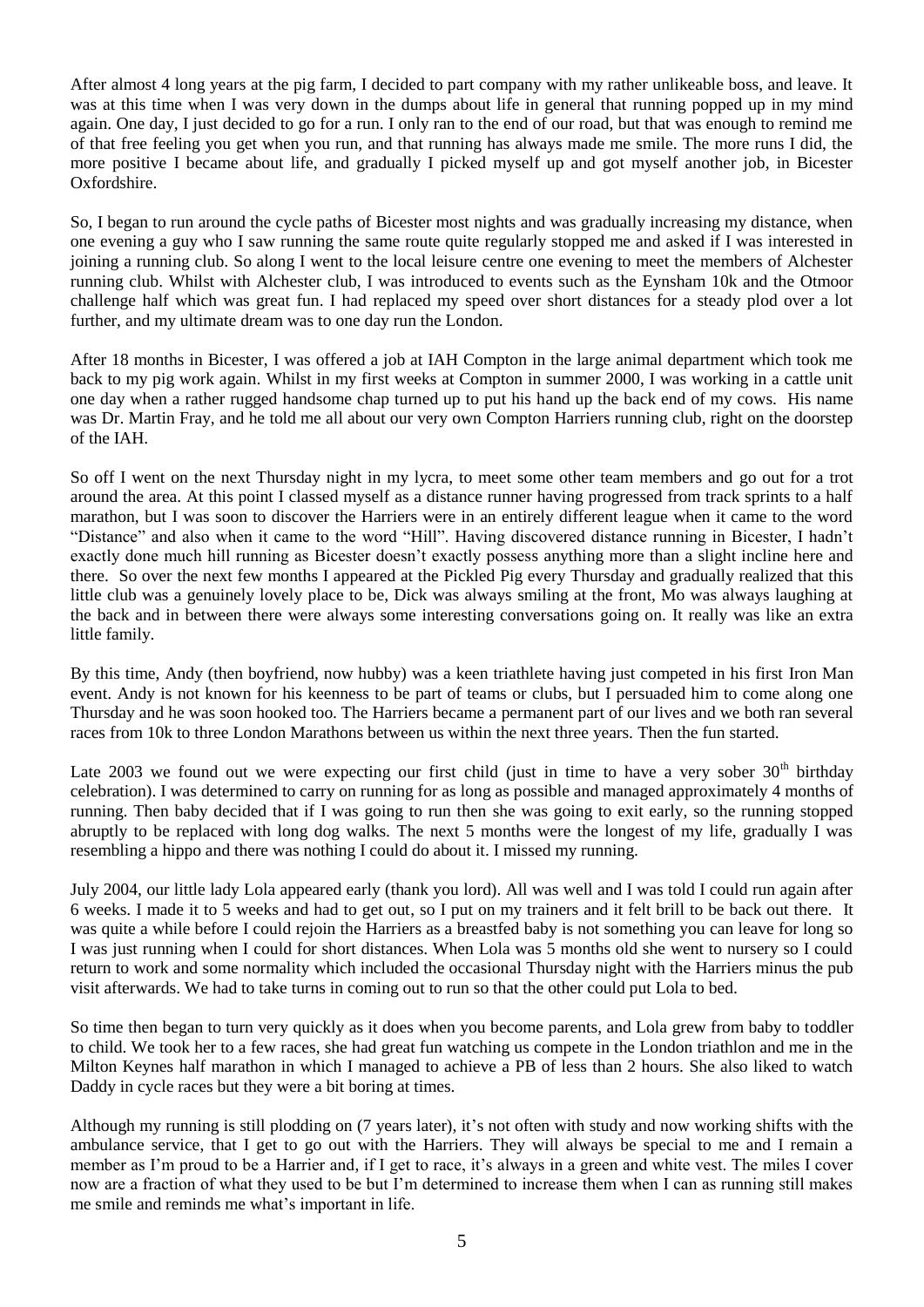# *Handicap Race*

#### **Sue**

A small group contested the Handicap Race as we returned to our winter route on a pleasant November evening. Philomena"s ongoing improvement was rewarded with a 30-second victory and she achieved a well-deserved PB, breaking 14 minutes for the first time. In 2<sup>nd</sup> place was Colin, with an actual time just 1 second faster than Philomena and this was also a PB. Hot on Colin"s heels, and chasing him all the way to the line, was Lucy. Sue was next home, and recorded the evening's fastest time. Debbie, on her first outing round this route, and Mo also put in good performances. Well done Meena, and thanks to Jan for timing. The final Handicap Race of this year's Championship is scheduled for 8<sup>th</sup> December.

| Finish<br><b>Position</b> | <b>Position on</b><br>handicap | <b>Name</b> | <b>Start time</b> | <b>Finish time</b> | <b>Actual time</b> | Handicap<br><b>Beaten?</b> |
|---------------------------|--------------------------------|-------------|-------------------|--------------------|--------------------|----------------------------|
|                           |                                | Philomena   | 2:37              | 16:27              | 13:50              | $-0:33$                    |
|                           |                                | Colin       | 3:08              | 16:57              | 13:49              | $-0:03$                    |
|                           |                                | Lucy        | 4:24              | 16:58              | 12:34              | $-0:02$                    |
|                           |                                | <b>Sue</b>  | 5:04              | 17:09              | 12:05              | $+0:09$                    |
|                           |                                | Debbie      | 2:02              | 17:42              | 15:40              | $+0:42$                    |
|                           |                                | Mo          | 0:42              | 20:32              | 19:50              | $+0:32$                    |

Another good performance from Colin has moved him into first place on the Championship scoreboard ahead of Sue. Despite missing the last two races, Mags and Peter L remain in joint third place with others close behind. With one race left to go, the excitement mounts!

| Pos.             | <b>Name</b>  | <b>Race points</b>       |                          |                          |                          |                          |                              |                          |                          |                              |                         |
|------------------|--------------|--------------------------|--------------------------|--------------------------|--------------------------|--------------------------|------------------------------|--------------------------|--------------------------|------------------------------|-------------------------|
|                  |              | Race                     | Race                     | Race                     | Race                     | Race                     | Race                         | Race                     | Race                     | Race                         | <b>Total of</b>         |
|                  |              | $\mathbf{1}$             | $\overline{2}$           | 3                        | $\overline{\mathbf{4}}$  | 5                        | 6                            | 7                        | 8                        | 9                            | best 5                  |
| $\mathbf{1}$     | Colin        | $\overline{\phantom{a}}$ | 12                       | 7                        | 5                        | 8                        |                              | 12                       | 10                       | $\blacksquare$               | 49                      |
| $\boldsymbol{2}$ | Sue          | 12                       | 1                        | 8                        | $\boldsymbol{9}$         | $\overline{3}$           | 8                            | 8                        | 8                        | $\overline{\phantom{0}}$     | 45                      |
| $3=$             | Mags         | 4                        | $\overline{\phantom{a}}$ | 12                       | 12                       | 12                       | -                            | $\overline{\phantom{a}}$ | $\overline{\phantom{a}}$ | $\overline{\phantom{a}}$     | 40                      |
| $3=$             | Peter L      | $\overline{\mathbf{4}}$  | 10                       | $\overline{\phantom{a}}$ | $\overline{\phantom{0}}$ | 10                       | 9                            | $\overline{7}$           | $\blacksquare$           | $\overline{\phantom{a}}$     | 40                      |
| 5                | Lucy         | 7                        | $\overline{2}$           | 6                        | $\overline{4}$           | 5                        | 5                            | 10                       | 9                        | $\overline{\phantom{a}}$     | 37                      |
| 6                | Mo           | 10                       | 5                        | $\overline{4}$           | 3                        | 7                        | 7                            | 5                        | 7                        | $\qquad \qquad \blacksquare$ | 36                      |
| 7                | Dick         | 8                        | 6                        | 10                       | 7                        | $\mathbf{1}$             | $\overline{\mathbf{4}}$      | $\overline{\phantom{a}}$ | $\blacksquare$           | $\overline{\phantom{a}}$     | 35                      |
| $8=$             | Gillian      | 6                        | $\overline{\phantom{a}}$ | 10                       | 8                        | 10                       | $\overline{\phantom{0}}$     | $\overline{\phantom{a}}$ | $\overline{\phantom{a}}$ | $\overline{\phantom{a}}$     | 34                      |
| $8=$             | Pete O       | 9                        | $\blacksquare$           | $\overline{2}$           | $\overline{2}$           | $\overline{\mathbf{4}}$  | 10                           | 9                        | $\overline{\phantom{a}}$ | $\qquad \qquad \blacksquare$ | 34                      |
| 10               | Martin       | $\overline{\phantom{a}}$ | 8                        | $\mathbf{1}$             | 6                        | $\overline{2}$           | 12                           | $\overline{\mathbf{4}}$  | $\blacksquare$           | $\overline{\phantom{a}}$     | 32                      |
| 11               | Terry        | $\overline{\phantom{a}}$ | 9                        | $\overline{\phantom{a}}$ | 10                       | 6                        |                              | 6                        | $\overline{\phantom{a}}$ | $\qquad \qquad \blacksquare$ | 31                      |
| $12=$            | Philomena    | $\overline{\phantom{a}}$ | $\overline{\phantom{a}}$ | 5                        | $\overline{\phantom{a}}$ | $\overline{\phantom{a}}$ | 7                            | $\blacksquare$           | 12                       | $\blacksquare$               | 24                      |
| 13               | <b>Steve</b> | 5                        | 7                        | $\overline{\phantom{a}}$ | $\overline{\phantom{a}}$ | $\overline{\phantom{0}}$ |                              | $\overline{\phantom{a}}$ | $\overline{\phantom{a}}$ | $\overline{\phantom{a}}$     | 12                      |
| 14               | Debbie       | $\overline{\phantom{a}}$ | $\overline{\phantom{a}}$ | $\overline{\phantom{0}}$ | -                        | $\mathbf{1}$             | 3                            | $\overline{\phantom{a}}$ | 6                        | $\overline{\phantom{a}}$     | 10                      |
| 15               | Richard D    | $\overline{\phantom{a}}$ | 3                        | $\overline{\mathbf{4}}$  | $\overline{\phantom{a}}$ | $\mathbf{1}$             | $\overline{\phantom{0}}$     | $\overline{\phantom{a}}$ | $\overline{\phantom{a}}$ | $\overline{\phantom{a}}$     | 8                       |
| 16               | Pete H       | $\overline{\phantom{a}}$ | 4                        | $\overline{\phantom{a}}$ | $\overline{\phantom{0}}$ | $\overline{\phantom{a}}$ | -                            | $\overline{\phantom{a}}$ | $\overline{\phantom{a}}$ | $\blacksquare$               | $\overline{\mathbf{4}}$ |
| $17=$            | Stephen      | $\overline{\phantom{a}}$ | $\overline{\phantom{a}}$ | $\overline{\phantom{a}}$ | $\overline{\phantom{a}}$ | $\mathbf{1}$             | $\qquad \qquad \blacksquare$ | $\overline{\phantom{a}}$ | $\overline{\phantom{a}}$ | $\overline{\phantom{0}}$     | $\mathbf{1}$            |
| $17=$            | Richard C    | $\overline{\phantom{a}}$ | $\overline{\phantom{a}}$ | $\overline{\phantom{a}}$ | $\overline{\phantom{a}}$ | ٠                        | $\qquad \qquad -$            | $\mathbf{1}$             | $\overline{\phantom{a}}$ | $\overline{\phantom{a}}$     | $\mathbf{1}$            |
| $17=$            | Dave R       | $\overline{\phantom{a}}$ | $\overline{\phantom{a}}$ | $\overline{\phantom{a}}$ | $\overline{\phantom{a}}$ | ٠                        | $\qquad \qquad \blacksquare$ | $\mathbf{1}$             | $\overline{\phantom{a}}$ | $\qquad \qquad \blacksquare$ | $\mathbf{1}$            |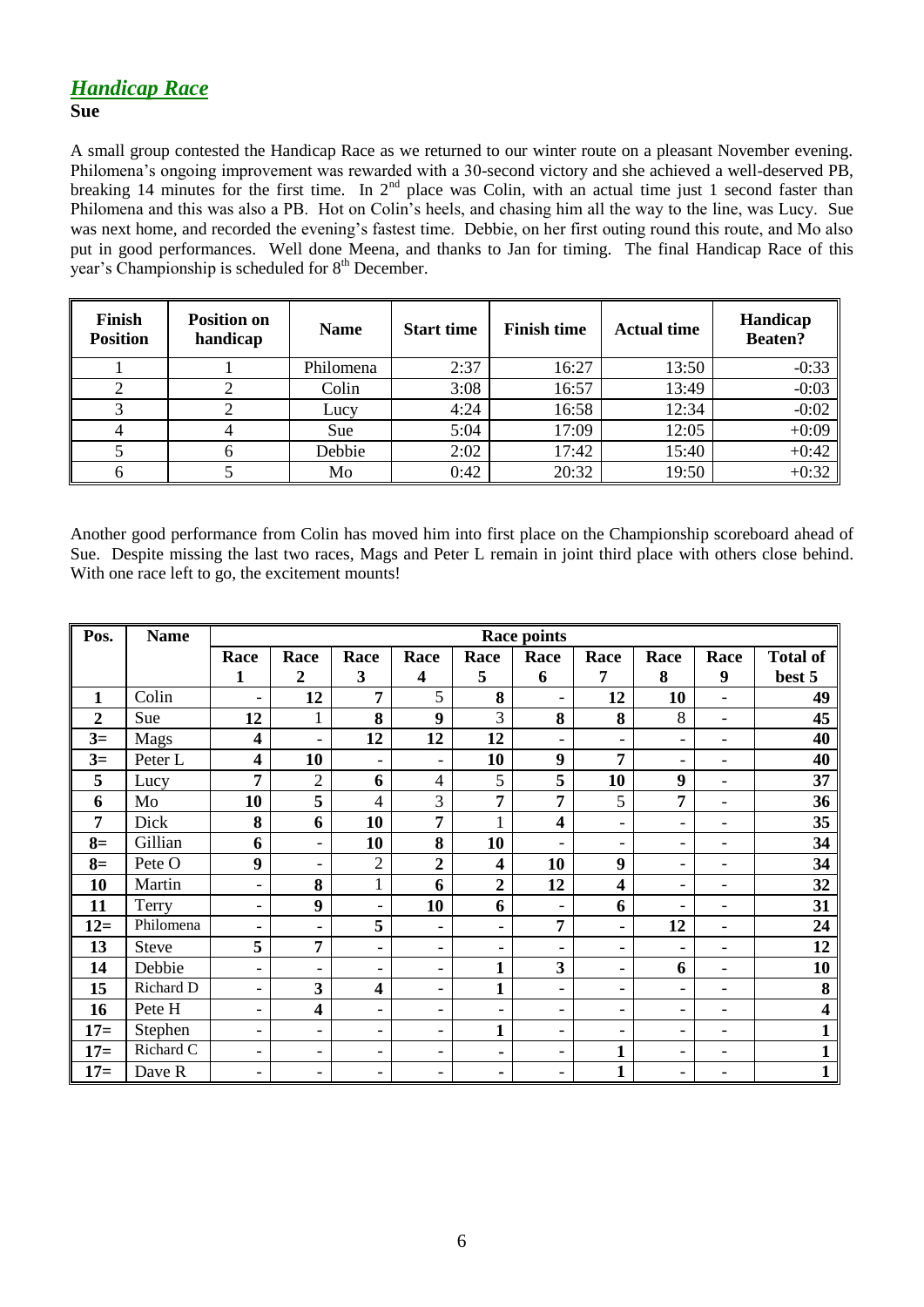### *Website update… http://www.comptonharriers.org.uk* **Mo**

#### *Links of interest this month:*

Some of you may already be aware of the free online running magazine called "Running Free" and, as I receive a monthly email message advising of its presence, I thought it would be a good idea to add a link to this publication on our website. Some of you may have already discovered the link, as I did include it last month anyway. The magazine covers running gear, performance reports on fitness and training, nutrition, interviews, race reports and listings. Overall, I think you"ll find it a good read. Just click the last item on the menu bar to view.

My article this month:

#### *Running can be a very risky business 2: Choosing the right shoe for your foot type.*

Following on from last month's article, to avoid unnecessary injuries to your feet, knees and hips, your choice of shoe can be all important. Over-pronator, under-pronator … what does it all mean?

A very quick and easy test to find out what foot type you are, without going through a whole range of running trials on electronically monitored running mats etc., can be performed in the comfort of your own home simply by using a 'wet foot test'. All you need is a wet imprint of your foot which can be made by stepping out of the bath or shower on to a thick piece of semi-absorbent card or paper.

From the outlines made you will immediately be provided with the evidence to show your natural foot strike. The outlines below will describe what foot type you are:



This shows a **normal pronator** with a normal-sized arch. Your foot tends to land on the outside of the heel and rolls inwards slightly to absorb shock from your running weight.



an **underpronator**. Your foot has little or no pronation to cushion your running weight and your legs absorb the majority of the impact.



This shows an **overpronator** with a lower arch and flatter tread. Your foot tends to land on the outside of the heel and rolls inwards slightly more than a normal pronator.

A **normal pronating** foot is one that is biomechanically efficient and therefore does not need a great deal of motion control or excessive stability compensation in a shoe. A neutral running shoe is required stability shoes with moderate control features. Normal pronators are less prone to foot-strike injury.

An **underpronator** tends to strike the ground with the heel of the foot first and toes later. When you underpronate, your foot tends not to roll enough to cushion your running weight, sending too much impact up through the legs which make you more susceptible to Ankle Rollover, Achilles Tendonitis and Knee, hip, or lower back pain. Cushioned shoes with lots of flexibility to encourage foot motion will help to sort things out.

An **overpronator** tends to land on the outside of the heel and roll inwards slightly more than a normal pronator. With overpronation, the arch flattens, collapses, and soft tissues can stretch. When this happens, joints that should be stable can become loose and flexible. Runners who overpronate may experience Ankle Sprains, Shin Splints, Hip Injuries and Knee Pain. To address this you will need motion-control shoes, or high stability shoes with firm midsoles.

Good luck in choosing the right shoe for the job, and if you're stuck for choice ... have a chat with Sus!